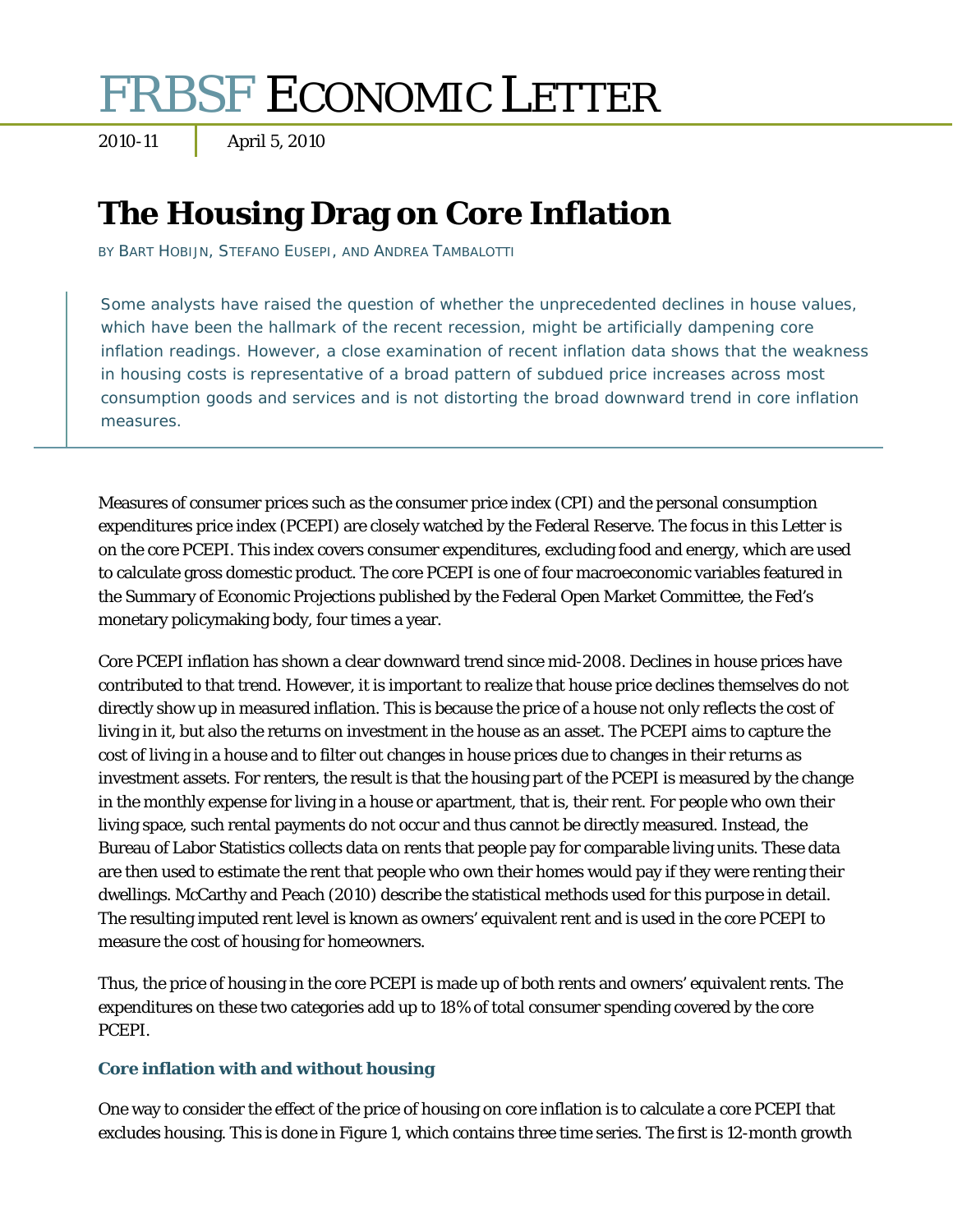in the core PCEPI. The second is a comparable measure of inflation for the housing component of the core PCEPI. The final time series is a core PCEPI that excludes housing expenditures.

Three things stand out in this figure. First, the standard core inflation measure shows substantial disinflationary pressures at work. Twelve-month annualized core PCEPI inflation has come down from 2.7% in August 2008, immediately before the financial crisis reached a crescendo, to 1.3% in February 2010. Core inflation dipped even deeper during the midst of the crisis, when plummeting demand for consumer goods, especially such consumer durables as cars, electronic goods, and furniture, led retailers to lower prices drastically to get rid of excess inventories. This is the source of the September 2009 trough in 12 month core inflation. Twelve-month



core inflation briefly increased at the end of 2009, and has since resumed its downward course. This indicates that the upward move of core inflation late in 2009 was temporary and that the disinflationary trend that started in the fall of 2008 continues.

Second, part of the drop in measured core inflation is undoubtedly due to the deceleration in the price of housing. The declines in housing inflation have been more profound than in core inflation. The 12 month percentage change in rents and owners' equivalent rents has come down from 4.5% in February 2007, at the height of the housing bubble, to 0.3% in February 2010. This decline in the rate of housing price increases reflects reduced upward pressure on rents, which in turn is due to historically high vacancy rates for rental properties. Because house price inflation is now below core inflation, it drags down the overall level of core inflation.

Third, it turns out that this drag is rather small. The decrease in housing inflation only accounts for a small part of the overall disinflationary pressure on core PCEPI. This can be seen by comparing the core inflation rate with the PCEPI inflation rate that excludes housing, shown in Figure 1. The core PCEPI inflation measure without housing displays a very similar trend to core inflation. From July 2008 to February 2010, it has fallen from 2.6% to 1.6%. Just like core PCEPI inflation, 12-month core inflation without housing temporarily increased after the trough in September 2009 and has started to come down again in recent months. The current difference of 0.2 percentage point between core PCEPI inflation and core PCEPI without housing is not large by historical standards.

Consequently, the evidence in Figure 1 offers little cause for concern that the recent behavior of core inflation might be a misleading signal of the underlying inflation trend. Instead, Figure 1 reveals that, no matter whether housing is included or not, core inflation exhibits a noticeable disinflationary tendency since August 2008. This is not only true for the core PCEPI, but also for core CPI, which is not shown here. For core CPI, the difference between the index with and without the two PCEPI housing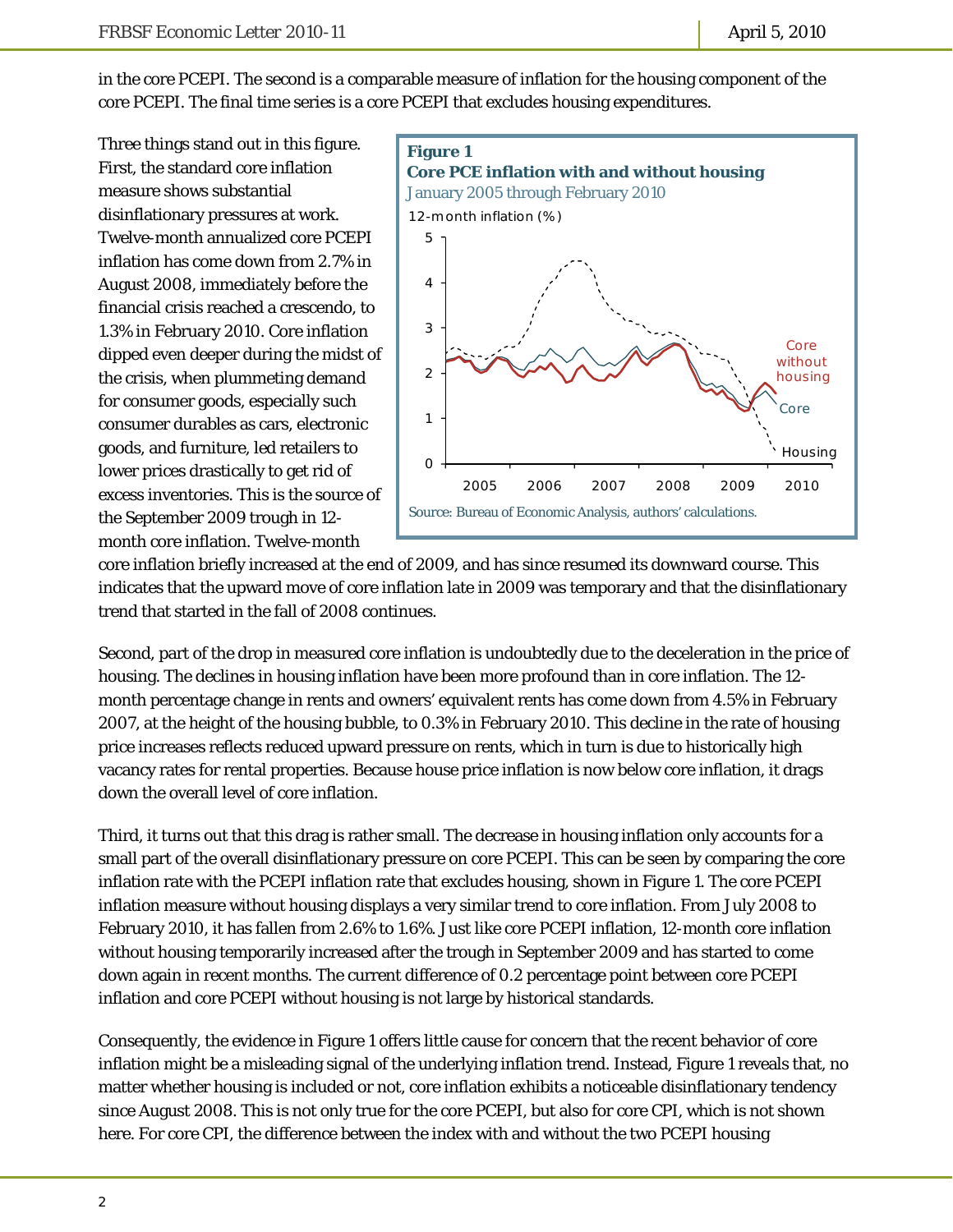components, rent and owners' equivalent rent, is slightly larger due to the higher weight of these in the CPI.

## **Disinflation beyond housing**

Figure 2 provides more direct evidence in support of the view that the weakness in housing inflation is not an outlier to be discounted, but rather a reflection of a widespread deceleration in inflation during the acute phase of the recession. The figure compares the annualized inflation rates of about 50 goods

and services that make up core personal consumption expenditures before and after August 2008.

In the figure, each circle corresponds to a particular category of consumer spending, and the size of the circle reflects the expenditure share of that category. Circles below the dashed line correspond to spending categories for which the average annualized rate of inflation has decreased in the past 1½ years compared to the prior 3½ years. The majority of circles lie below the dashed line, confirming that disinflation has been a widespread phenomenon in the recent period. Moreover, the large red circle that represents housing sits more or less at the center of the picture, close to many



other large expenditure categories. This is evidence that the deceleration in housing inflation over the past 1½ years was not an outlier, but rather a fairly typical reflection of broad-based deceleration in core inflation.

Some individual spending categories are worth pointing out. Used and new motor vehicles have been among the goods with the highest acceleration in prices. However, this acceleration was partly due to government support of the vehicle market through the cash-for-clunkers program. With the expiration of the program, it is unlikely that car prices will continue to rise at the same rates.

Public transportation, including airfares, has experienced severe disinflation. Fares have fallen in response to a decline in demand for air transportation and the fall in oil prices since the summer of 2008. The latter is not surprising in light of the evidence in Hobijn (2008) that transportation services have the highest oil share of any category in the core PCEPI.

Several categories with the largest declines in inflation are luxury goods, such as jewelry, luggage, and multimedia equipment. Another group with declining inflation can be classified as highly discretionary spending items, such as hotel accommodations. This suggests that disinflation in these categories in large part reflects very low demand for these goods and services.